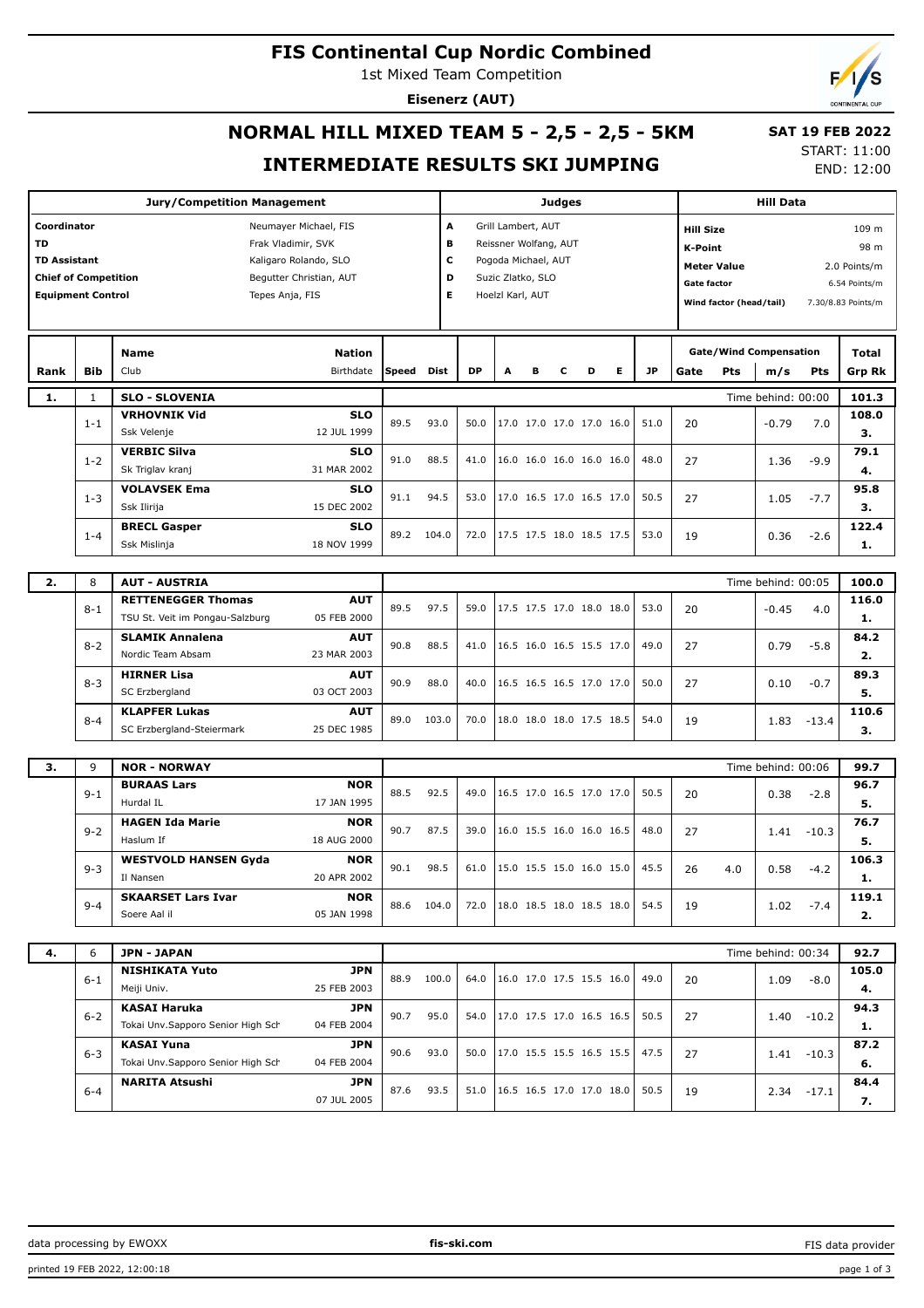# **FIS Continental Cup Nordic Combined**

1st Mixed Team Competition

**Eisenerz (AUT)**



# **NORMAL HILL MIXED TEAM 5 - 2,5 - 2,5 - 5KM**

# **INTERMEDIATE RESULTS SKI JUMPING**

START: 11:00 END: 12:00

 **SAT 19 FEB 2022**

|      |                          | <b>Name</b>                                | <b>Nation</b>             |            |            |        |                          |                          |   |                          |   |           |      |     | <b>Gate/Wind Compensation</b> |               | Total      |
|------|--------------------------|--------------------------------------------|---------------------------|------------|------------|--------|--------------------------|--------------------------|---|--------------------------|---|-----------|------|-----|-------------------------------|---------------|------------|
| Rank | <b>Bib</b>               | Club                                       | Birthdate                 | Speed Dist |            | DP     | Α                        | в                        | c | D                        | Е | <b>JP</b> | Gate | Pts | m/s                           | Pts           | Grp Rk     |
| 5.   | $\overline{7}$           | <b>GER - GERMANY</b>                       | Time behind: 00:44        |            |            |        |                          |                          |   |                          |   |           | 90.3 |     |                               |               |            |
|      | $7 - 1$                  | <b>THANNHEIMER Wendelin</b>                | <b>GER</b>                | 89.8       | 100.5      | 65.0   |                          |                          |   | 17.5 17.5 17.5 17.5 17.5 |   | 52.5      | 20   |     | 0.59                          | $-4.3$        | 113.2      |
|      |                          | Sc Oberstdorf                              | 25 NOV 1999               |            |            |        |                          |                          |   |                          |   |           |      |     |                               |               | 2.         |
|      | $7 - 2$                  | <b>HAASCH Cindy</b>                        | <b>GER</b>                | 90.8       | 89.5       | 43.0   |                          |                          |   | 16.5 16.5 16.5 16.5 17.0 |   | 49.5      | 27   |     | 1.43                          | $-10.4$       | 82.1       |
|      | Tsg Ruhla<br>19 AUG 2004 |                                            |                           |            |            |        |                          |                          |   |                          |   |           |      |     |                               | з.            |            |
|      | $7 - 3$                  | <b>MAURUS Sophia</b>                       | <b>GER</b>                | 89.8       | 85.5       | 35.0   |                          |                          |   | 16.0 16.0 16.0 16.5 17.0 |   | 48.5      | 27   |     | 0.92                          | $-6.7$        | 76.8       |
|      |                          | 30 NOV 2001<br><b>Tsv Buchenberg</b>       |                           |            |            |        |                          |                          |   |                          |   |           |      |     |                               |               | 7.         |
|      | $7 - 4$                  | <b>MACH David</b><br><b>Tsv Buchenberg</b> | <b>GER</b><br>14 MAY 2000 | 87.9       | 93.5       | 51.0   |                          |                          |   | 17.0 17.0 17.0 17.5 17.5 |   | 51.5      | 19   |     | 1.84                          | $-13.4$       | 89.1<br>6. |
|      |                          |                                            |                           |            |            |        |                          |                          |   |                          |   |           |      |     |                               |               |            |
| 6.   | 3                        | <b>RUS - RUSSIA</b>                        |                           |            |            |        |                          |                          |   |                          |   |           |      |     | Time behind: 01:12            |               | 83.3       |
|      |                          | <b>ZHIRNOV Eduard</b>                      | <b>RUS</b>                | 88.6       | 90.5       | 45.0   |                          |                          |   | 16.0 16.0 16.0 16.5 16.0 |   | 48.0      |      |     |                               |               | 84.7       |
|      | $3 - 1$                  | Moscow UOR2 Perm                           | 27 MAY 2001               |            |            |        |                          |                          |   |                          |   |           | 20   |     | 1.14                          | $-8.3$        | 7.         |
|      | $3 - 2$                  | <b>TIKHONOVICH Aleksandra</b>              | <b>RUS</b>                | 90.0       | 69.5       | 3.0    | 14.5 14.0 14.0 14.0 14.5 |                          |   |                          |   | 42.5      | 27   |     | $-0.18$                       | 1.6           | 47.1       |
|      |                          | Sdushor Letayuchiy lyzhnik                 | 25 SEP 2003               |            |            |        |                          |                          |   |                          |   |           |      |     |                               |               | 8.         |
|      | $3 - 3$                  | <b>NADYMOVA Stefaniya</b>                  | <b>RUS</b>                | 90.7       | 89.5       | 43.0   |                          | 16.5 15.5 16.0 16.0 16.0 |   |                          |   | 48.0      | 27   |     | $-0.38$                       | 3.4           | 94.4       |
|      |                          | SDUSHOR Start Perm kray                    | 01 DEC 1994               |            |            |        |                          |                          |   |                          |   |           |      |     |                               |               | 4.         |
|      | $3 - 4$                  | <b>IAKHIN Ernest</b>                       | <b>RUS</b>                |            | 88.2 107.0 | 78.0   |                          |                          |   | 16.0 16.0 16.0 17.0 16.5 |   | 48.5      | 19   |     |                               | $2.67 - 19.5$ | 107.0      |
|      |                          | SDUSHOR 33 Ufa                             | 09 JAN 1991               |            |            |        |                          |                          |   |                          |   |           |      |     |                               |               | 4.         |
| 7.   | 2                        | <b>ITA - ITALY</b>                         |                           |            |            |        |                          |                          |   |                          |   |           |      |     | Time behind: 01:18            |               | 81.8       |
|      |                          | <b>RADOVAN Stefano</b>                     | ITA                       |            |            |        |                          |                          |   |                          |   |           |      |     |                               |               | 82.3       |
|      | $2 - 1$                  | GRUPPO SCIATORI FIAMME GIALLE              | 26 APR 2003               | 88.4       | 88.5       | 41.0   |                          |                          |   | 16.0 16.5 16.5 16.5 16.5 |   | 49.5      | 20   |     | 1.13                          | $-8.2$        | 8.         |
|      | $2 - 2$                  | <b>DEJORI Daniela</b>                      | <b>ITA</b>                | 90.6       | 76.0       | 16.0   |                          |                          |   | 15.5 15.5 15.5 16.0 16.0 |   | 47.0      |      |     |                               | 1.7           | 64.7       |
|      |                          | C.S. ESERCITO                              | 01 AUG 2002               |            |            |        |                          |                          |   |                          |   |           | 27   |     | $-0.19$                       |               | 7.         |
|      | $2 - 3$                  | <b>SIEFF Annika</b>                        | <b>ITA</b>                | 90.6       | 91.5       | 47.0   |                          |                          |   | 16.5 16.5 17.0 17.0 17.5 |   | 50.5      | 27   |     | 0.20                          | $-1.5$        | 96.0       |
|      |                          | GRUPPO SPORTIVO FIAMME ORO                 | 27 OCT 2003               |            |            |        |                          |                          |   |                          |   |           |      |     |                               |               | 2.         |
|      | $2 - 4$                  | <b>MARIOTTI Domenico</b>                   | <b>ITA</b>                | 88.5       | 89.5       | 43.0   |                          |                          |   | 16.5 16.0 16.5 16.5 16.5 |   | 49.5      | 19   |     | 1.12                          | $-8.2$        | 84.3       |
|      |                          | C.S. ESERCITO                              | 09 OCT 2001               |            |            |        |                          |                          |   |                          |   |           |      |     |                               |               | 8.         |
| 8.   | $\overline{4}$           | <b>FIN - FINLAND</b>                       |                           |            |            |        |                          |                          |   |                          |   |           |      |     | Time behind: 02:24            |               | 65.3       |
|      |                          | <b>TIETAVAINEN Arsi</b>                    | <b>FIN</b>                |            |            |        |                          |                          |   |                          |   |           |      |     |                               |               | 87.0       |
|      | $4 - 1$                  | Kiteen Urheilijat                          | 04 JAN 2004               | 89.0       | 90.5       | 45.0   |                          |                          |   | 16.5 16.5 16.5 16.5 16.5 |   | 49.5      | 20   |     | 1.03                          | $-7.5$        | 6.         |
|      |                          | <b>OINAS Annamaija</b>                     | <b>FIN</b>                |            |            |        |                          |                          |   |                          |   |           | 27   |     |                               |               | 70.0       |
|      | $4 - 2$                  | Taivalkosken Kuohu                         | 10 JAN 2003               | 90.7       | 80.5       | 25.0   |                          |                          |   | 15.0 15.0 15.5 15.0 16.0 |   | 45.5      |      |     | 0.07                          | $-0.5$        | 6.         |
|      |                          | <b>THORS Alva</b>                          | <b>FIN</b>                | 91.0       | 66.5       | $-3.0$ |                          |                          |   | 13.5 13.5 14.0 14.0 13.5 |   | 41.0      | 27   |     |                               |               | 37.9       |
|      | $4 - 3$                  | Vora If                                    | 14 JUN 2005               |            |            |        |                          |                          |   |                          |   |           |      |     | 0.01                          | $-0.1$        | 9.         |
|      | $4 - 4$                  | <b>LANKINEN Jarkko</b>                     | <b>FIN</b>                | 88.2       | 81.0       | 26.0   |                          |                          |   | 15.5 15.5 15.5 16.0 16.0 |   | 47.0      | 19   |     | 0.92                          | $-6.7$        | 66.3       |
|      |                          | Tampereen Pyrintoe                         | 13 MAR 2002               |            |            |        |                          |                          |   |                          |   |           |      |     |                               |               | 9.         |